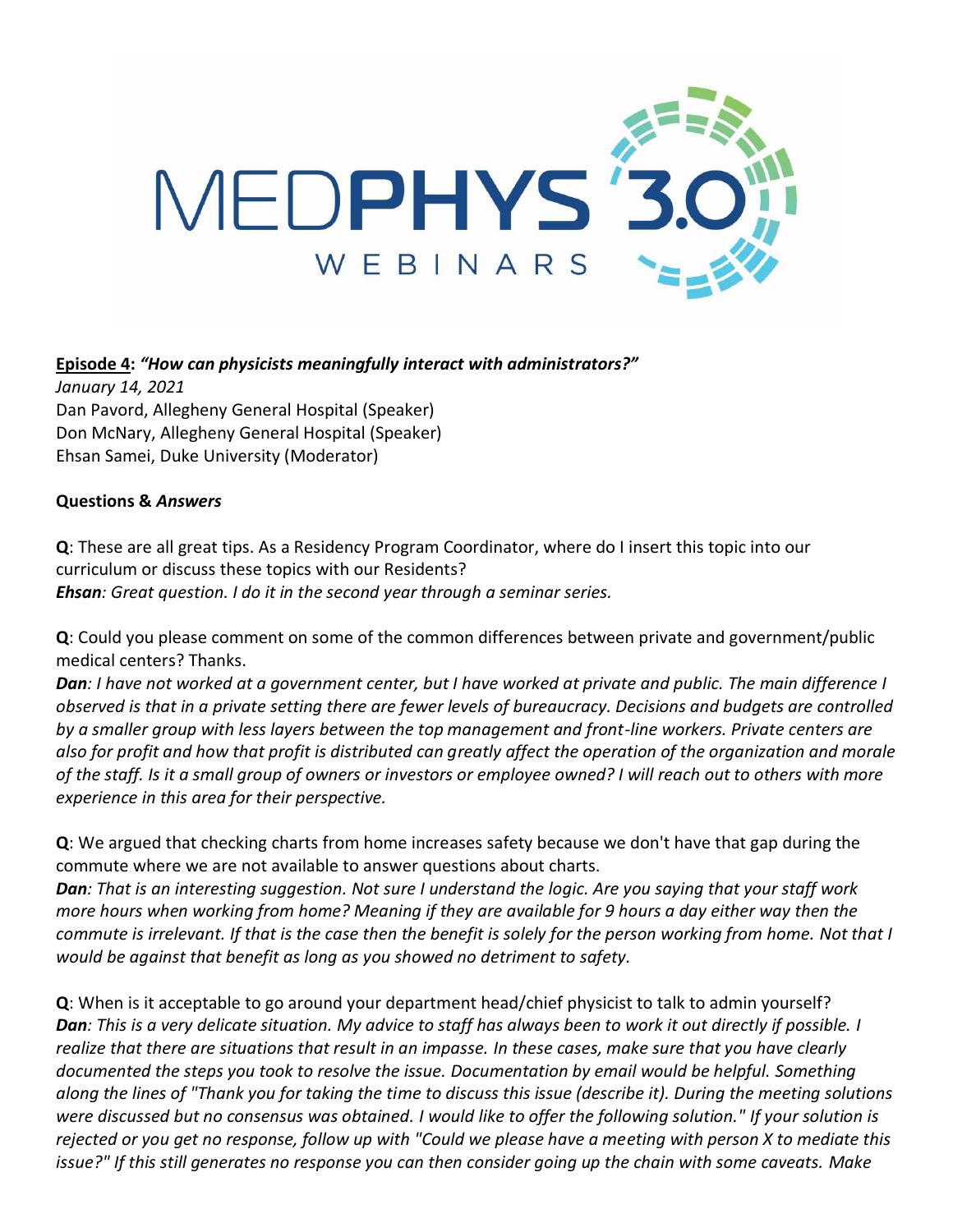*sure that is not just an instance where you do not like a decision. It should be about patient safety, is there an issue of ethics or illegality, is there potential liability to the organization, is it a matter of harassment, etc.* **Additional reading**:

https://hbr.org/2016/12/do-you-hate-your-boss https://www.businessnewsdaily.com/9426-workplace-harassment.html

**Q**: I understand your "no money, no mission" statements, but should patient safety be compromised at the expense of profits? For example, how is it justifiable not to purchase equipment and software for physics because we are not making the company any money?

*Dan: It is up to you to articulate the need and demonstrate through a business plan the feasibility of the purchases. I doubt many administrators would approve a purchase based on "we need this for patient safety". More properly a case is made by demonstrating time savings, efficiency, in exactly what clinical situations will the proposed solution improve safety and how, does it meet a regulatory or accreditation need, etc. Depending on the cost of the item ( I have seen \$5,000 to \$100,000 thresholds) your admin will have to go before a budget committee to argue for and defend the expense. Do yourself and if you believe the purchase will improve patient care, your patients a favor by taking the time to methodically justify the cost. In addition, don't make your admin look foolish by having nothing other than "they said this was important". In fact, any good admin will refuse to put it forward without a proper justification. One place to start is by demonstrating the history of physics intensive advances such as IMRT and IGRT and their impact on outcomes.*

## **Additional Reading**:

For an interesting perspective read the following and see the references cited. Improved Long-Term Outcomes With IMRT: Is It Better Technology or Better Physics? Michael J. Zelefsky, MD\* and Joseph O. Deasy, PhD†, Int J Radiat Oncol Biol Phys. 2013 Dec 1; 87(5): 867–868. doi: 10.1016/j.ijrobp.2013.09.004"

**Q**: A physicist cannot make a case for showing that better safety improves outcomes, particularly in clinics where patients are not followed after radiation therapy. Therefore, it is very difficult to make a case for purchasing certain equipment to ensure safety. Physicians typically see treatment equipment as plug-andplay. They do not understand why we have to do so much testing when the same equipment is being used everywhere.

*Ehsan: This is absolutely true. Yet, that's why we need to be ready to make some prediction of eventual outcome, even if seems speculative from a "physics" standpoint.*

*Dan: I am puzzled by your statement "particularly in clinics where patients are not followed after radiation therapy". These must be non-accredited facilities since all accreditation programs require follow up. This is also a situation where the physicist can perhaps demonstrate value by helping to design a follow up program and tracking results. The enticement to doing this is that insurance will soon require it so you should get ahead of the game.*

**Q**: Assuming my CEO does not know about medical physics, how do you educate? How do you make aware? *Dan: Start by volunteering for committees and contributing. If you lead a project that demonstrates improved quality or cost savings you will be recognized. If you have a residency program, ask the CEO to speak to the residents or even speak at their graduation. Ask your boss if you can attend budget meetings to learn the process but make sure you are quiet and listen at the meetings, save questions for after.*

**Q**: In your experience, how often is the technical component of treatment planning charges attributed to medical physics and medical dosimetry, if they are in the same group (line item in the budget)? If it is, I would assume Medical Physics & Dosimetry will have a very favorable operating margin.

*Dan: In my experience the administrators are aware of the contributions of physics and dosimetry even if they do not have a separate cost center. You can get a rough idea of the value if you know the volume of CPT codes charged. Medicare reimbursements for the technical codes are published online. Look at the 773xx codes.*